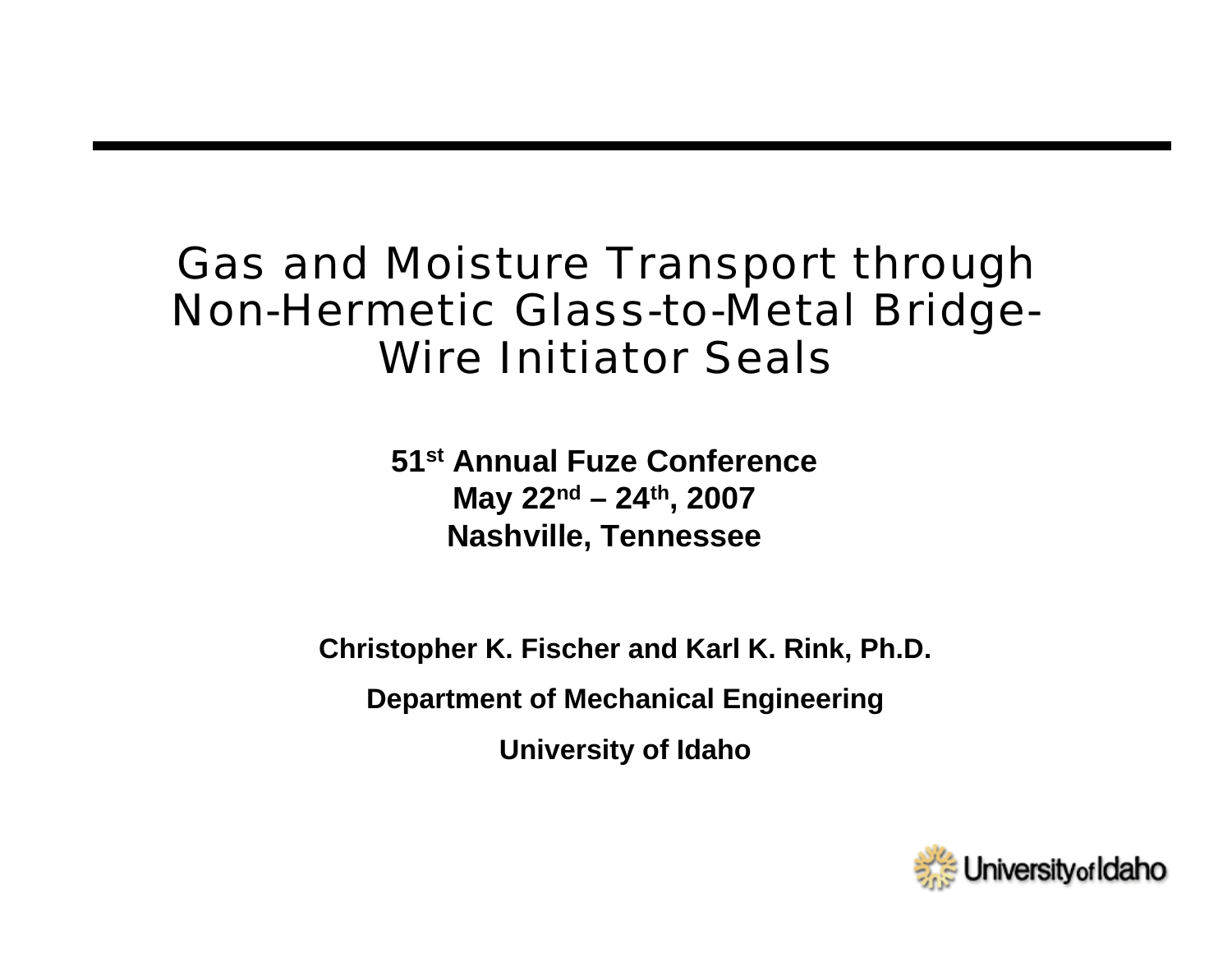# **Introduction**

**Bridge Wire Initiators Are Leak Checked With The Intention of Ensuring Hermetic Devices.**

- **Possible corrosion of the bridge-wire, electrical pins, and degradation of energetic materials are of primary concern.**
- **Miniscule "free" volume characteristic of these devices makes leak rate determination difficult, and special precautions must be taken to ensure validity of leak rate measurements.**
- Initiator leak rate specifications may vary depending on the **application, but are** *typically* **not to exceed 1x10-6 std atm cc/s helium.**
- **Of particular concern in bridge-wire initiators (and other electroexplosive and microelectronic devices) is the integrity of the glass-to-metal seals (GTMS).**

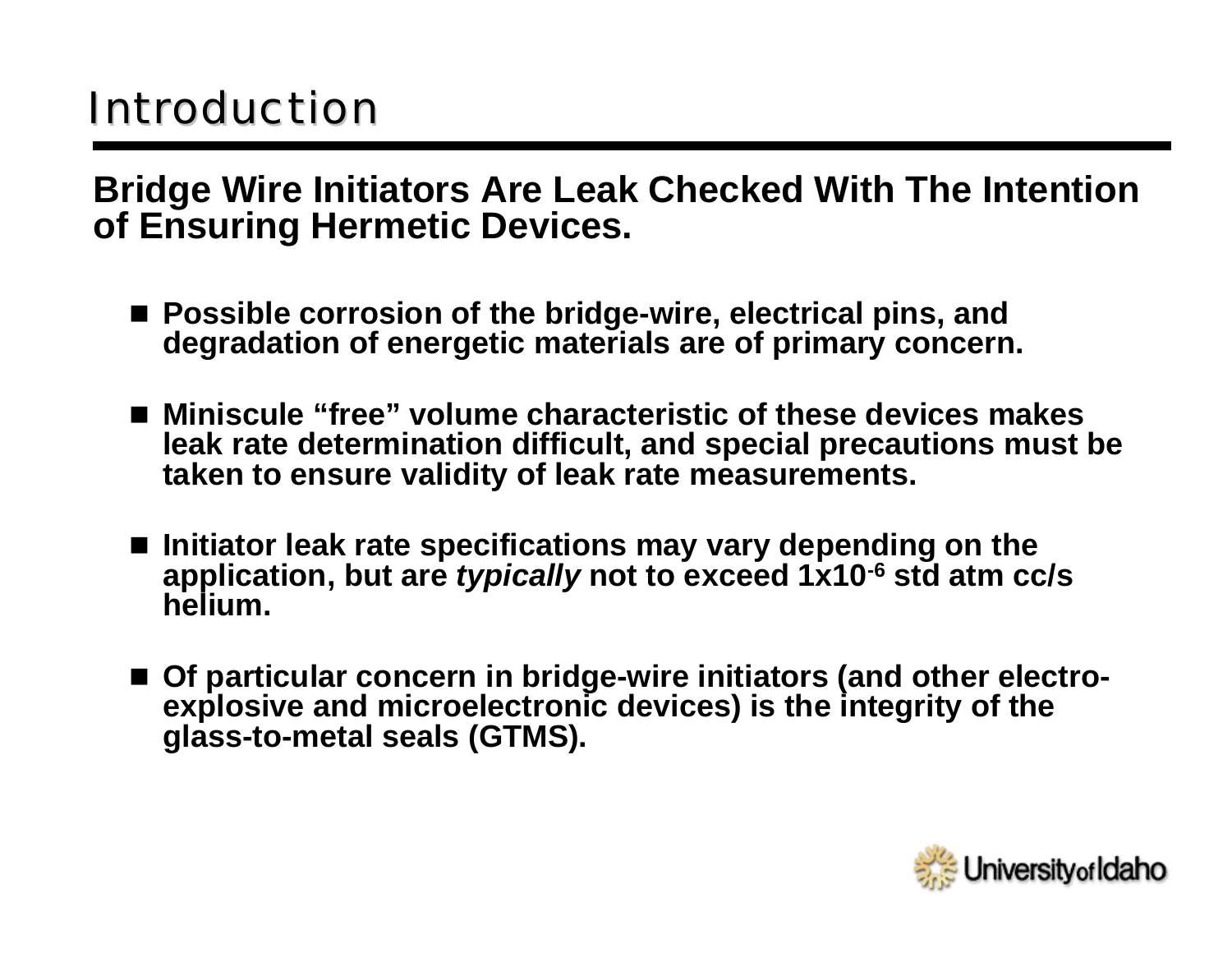# Bridge-Wire Initiators: Possible Leak Paths

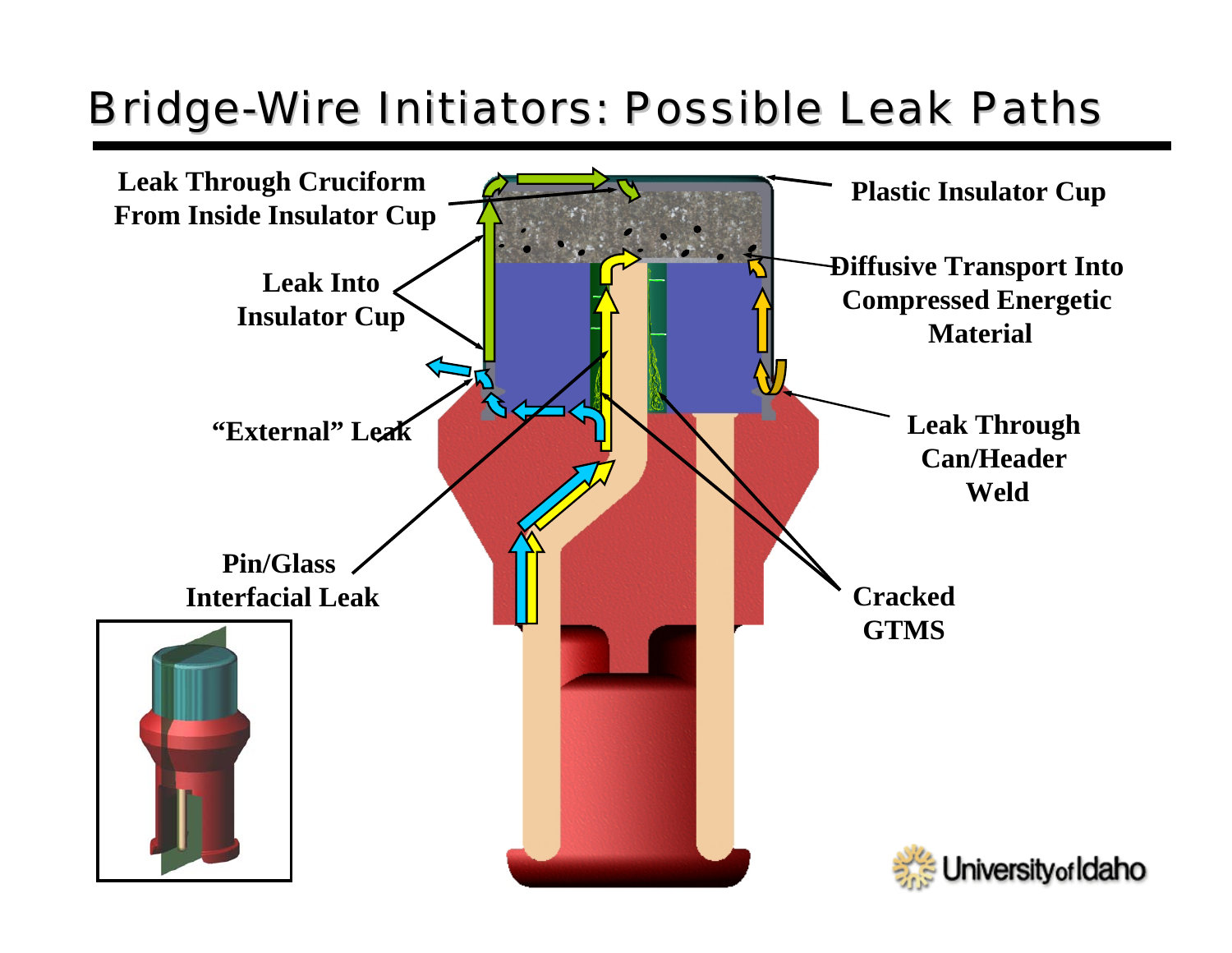# **Motivation for This Research**

**Non Hermetic Initiators Have Been Found That Have Escaped Detection Using Helium Mass Spectrometry During the Manufacturing Process.**

- **Non-hermetic initiators identified using the Radiflo® process.**
- **Non-hermetic devices include those tested before application of synthetic over-molding as well as units returned from the field.**
- **Most of these occurrences can be linked to misunderstanding of leak rate theory and the inherent limitations and misapplication of helium leak detection methods.**
- **GTMS's are often found to display radial cracks and other flaws.**
	- Radial cracks have been linked to thermal stresses induced **during welding processes.**
- **What is the propensity for moisture transport through these cracks?**

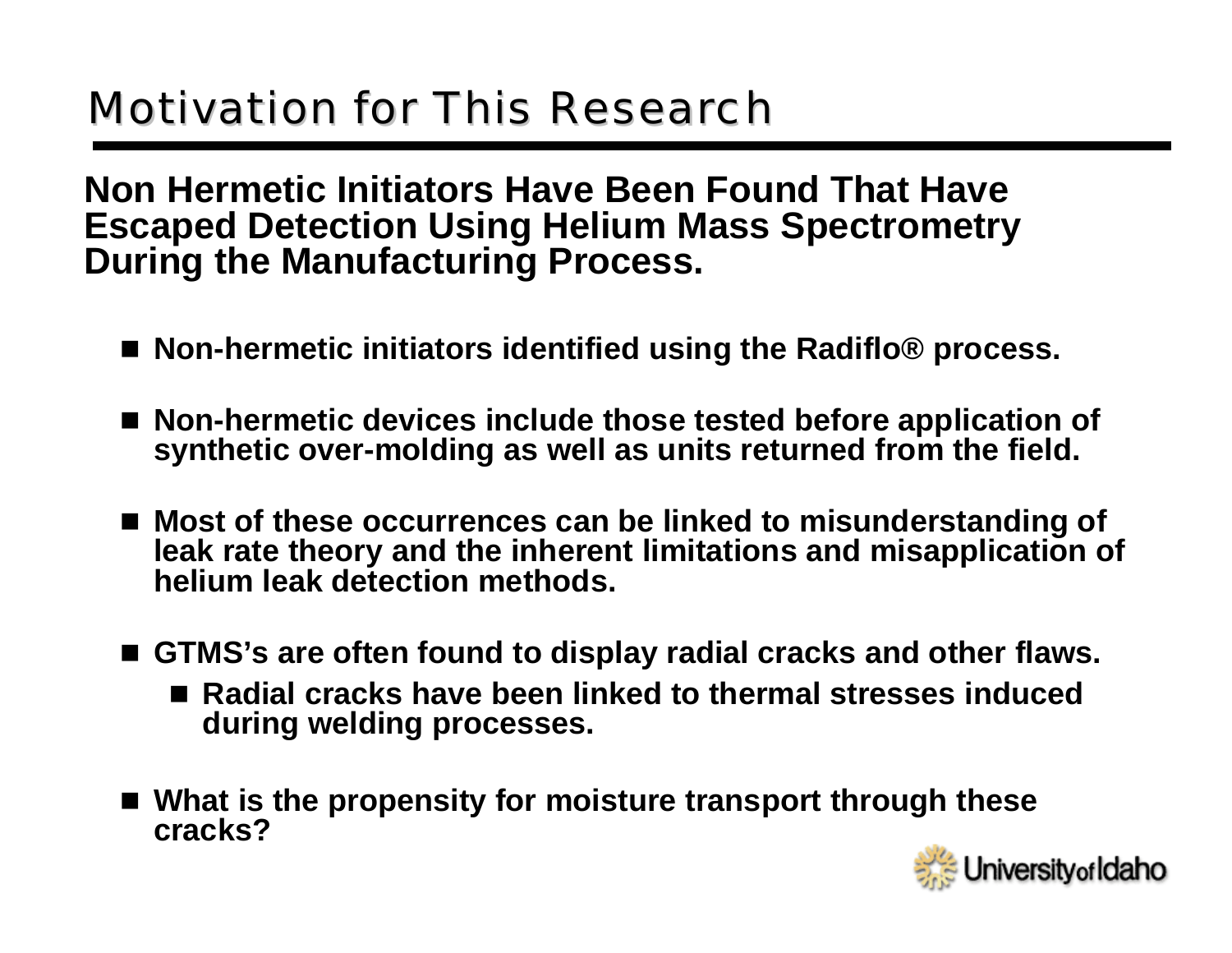### **Example: Radial Cracks in GTMS**



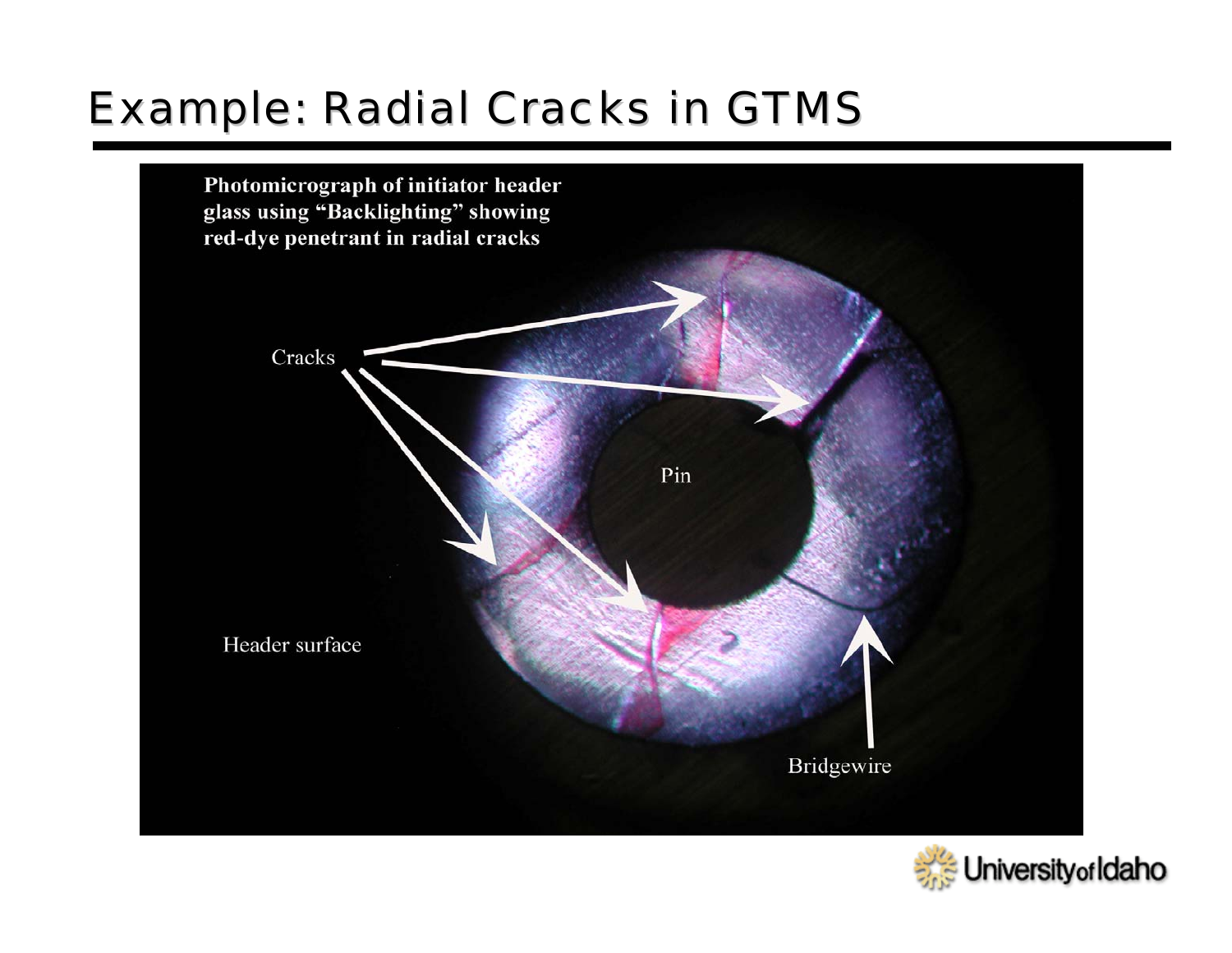# **Research Objectives**

#### **The Goals of This Work Include:**

- Phase 1: Identification, characterization, and description of the **leak paths found in bridge-wire initiator GTMS's.**
	- F **Measure the leak rates through isolated GTMS's using krypton-85. (Radiflo®) and helium mass spectrometry (HMS) methods.**
- **Phase 2: Accurately model the relationship between dry gas and humid air transport rates through cracked GTMS's.**
- Phase 3: Couple moisture transport rates with known relations for **bridge-wire corrosion and pyrotechnic degradation rates.**
- **Phase 4: Provide a logical basis for leak rate specification in these devices.**

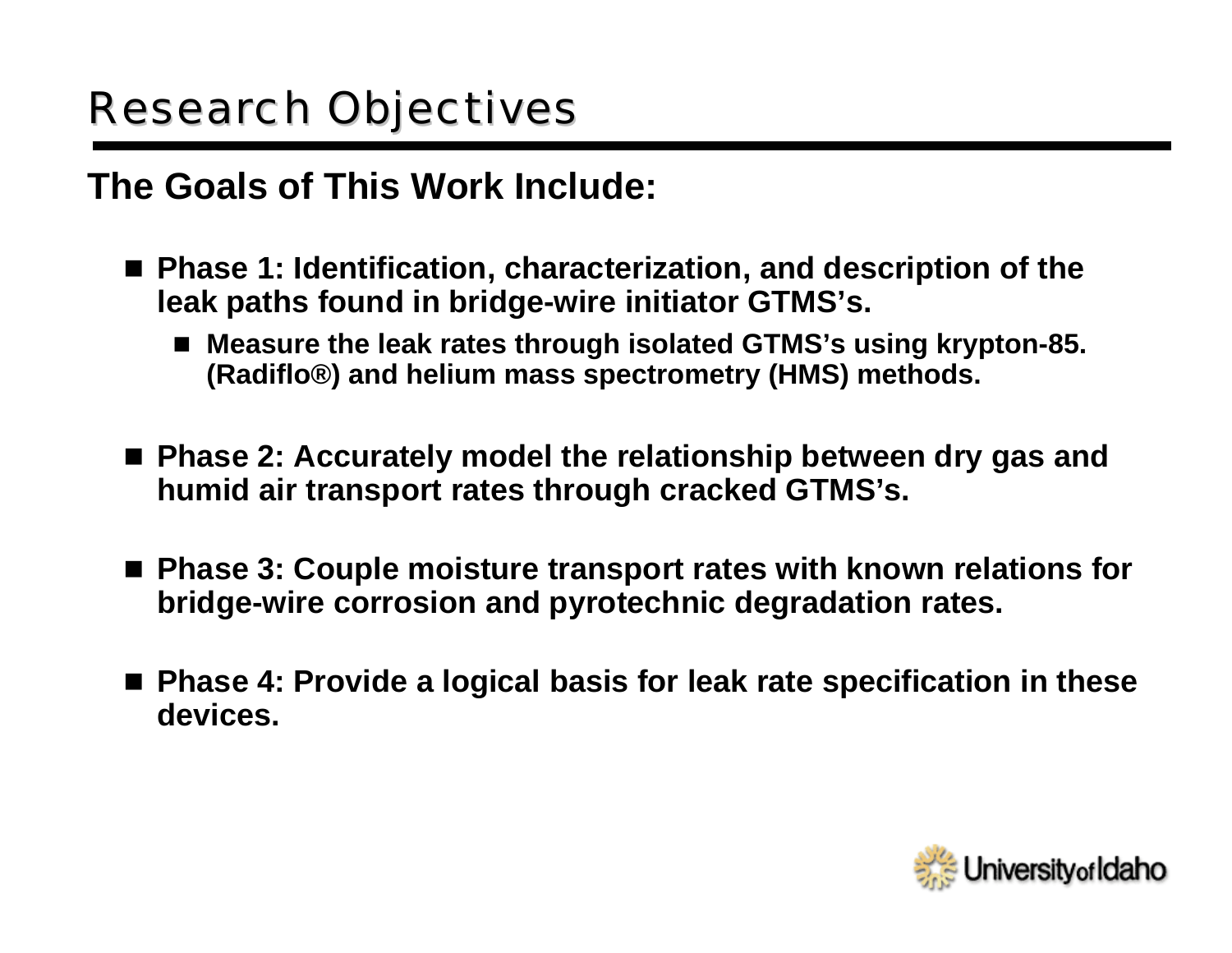## Phase 1 Research:

**Since Prior Work In This Area Is Limited, Work In Phase 1 Has Been Focused On The Following Topics:**

- **Identification, characterization, and description of the leak paths found in a large population of bridge-wire initiator GTMS's.**
	- **Leak rates of isolated GTMS's are measured using krypton-85 (Radiflo®) and helium mass spectrometry (HMS) methods.**
	- **Using simple and well-established viscous and molecular flow relations, assign "effective" areas for GTMS leak passages.**
	- **Check for "variable" and "directional" leaks as reported by prior researchers (Dermarderosian and Ginot, 1979).**
	- **After leak testing has been completed, subject each part to red-dye penetrant tests.**

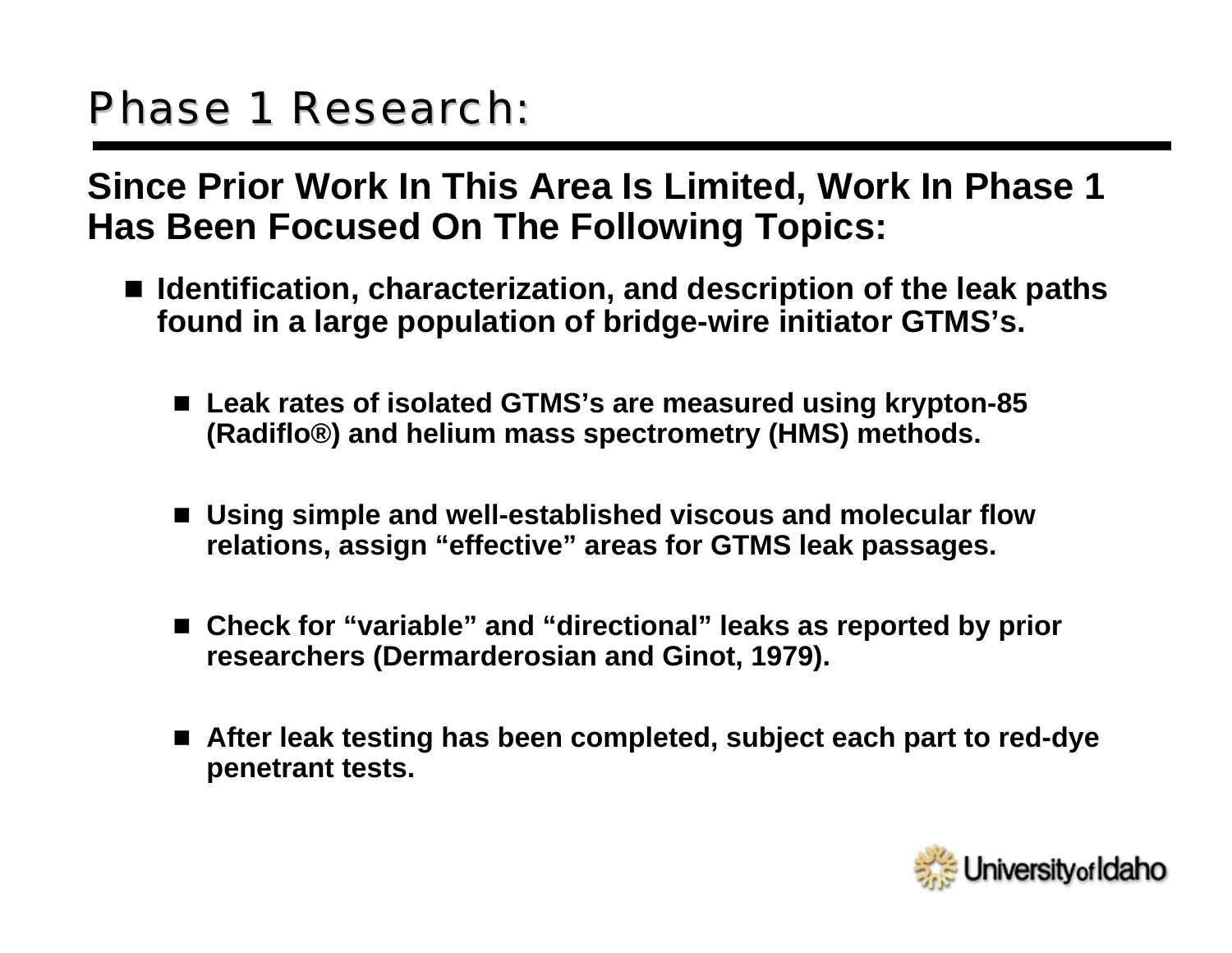# Experimental Methods: Radiflo Test Fixture

**Individual GTMS's aremounted in special, laser-welded test fixtures. Components are then subjected to dilute mixtures of 85Kr in airat specified pressures for known periods of time. Gamma rays are detected and can be related to the amount of gas introduced through the GTMS. Therefore the leak rate can readily calculated.**

**GTMSMounting Feature**

**Gamma Rays**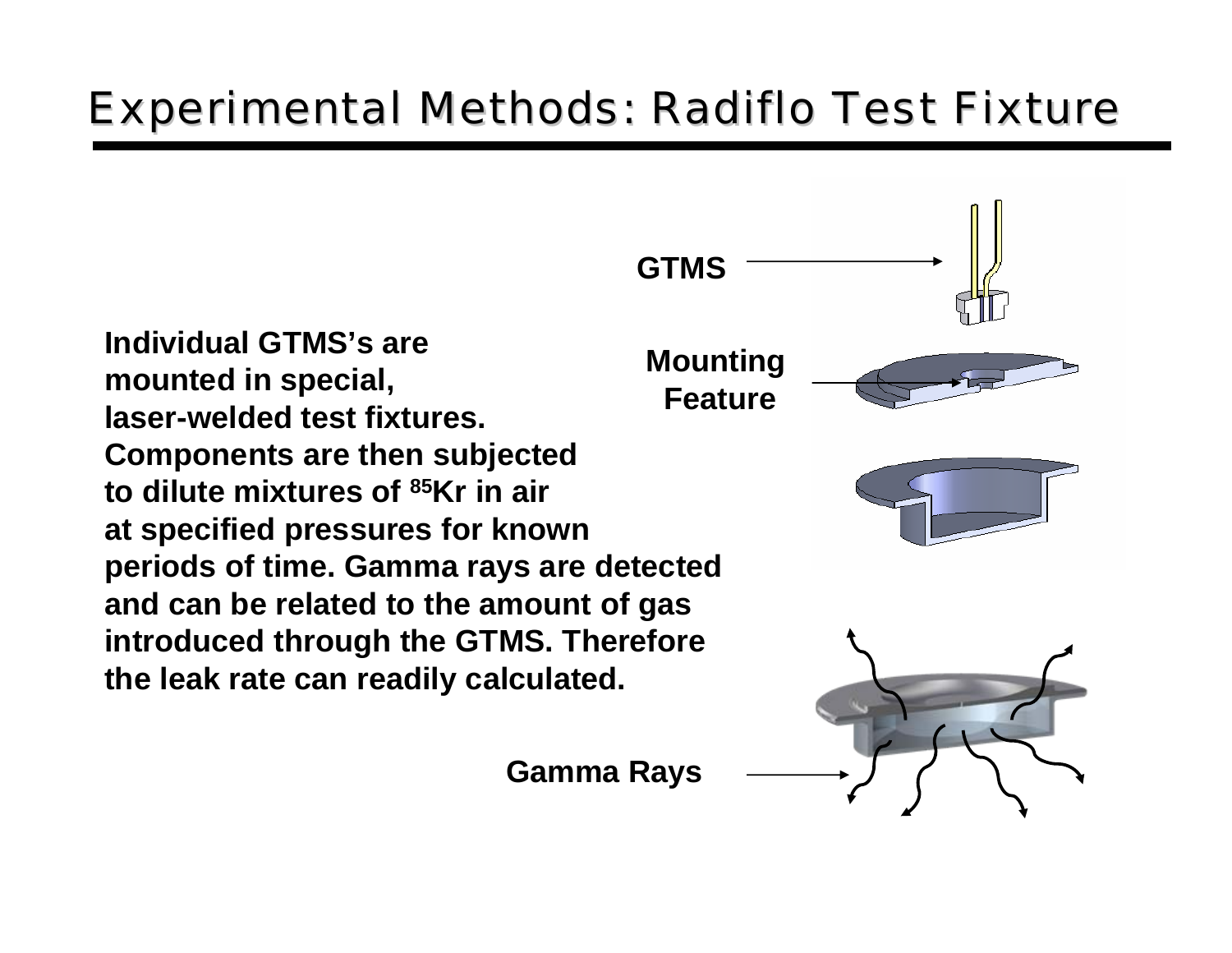## Experimental Methods: Scintillation Crystal Experimental Methods: Scintillation Crystal

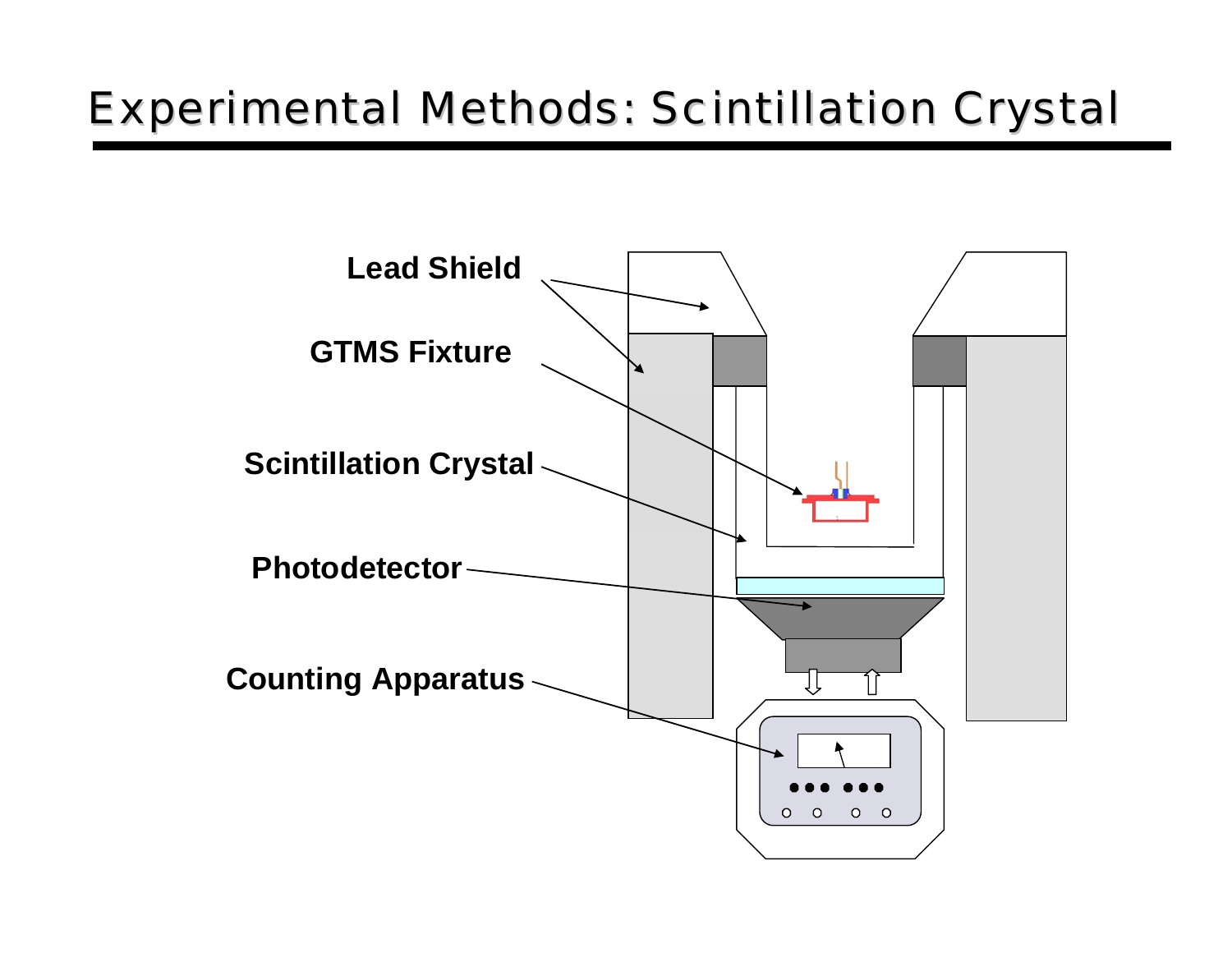#### Experimental Method: HMS Test Fixture

**Components are mounted in a similar fixture for HMS testing. Helium is supplied at constant upstream pressure while the downstream side of the GTMS isconnected to the HMS. Helium leak**rates can be measured directly. **GTMS** 

**Both fixtures (the Radiflo® and HMS) allow seals to be mounted in eitherorientation to permit directionality testing.** 

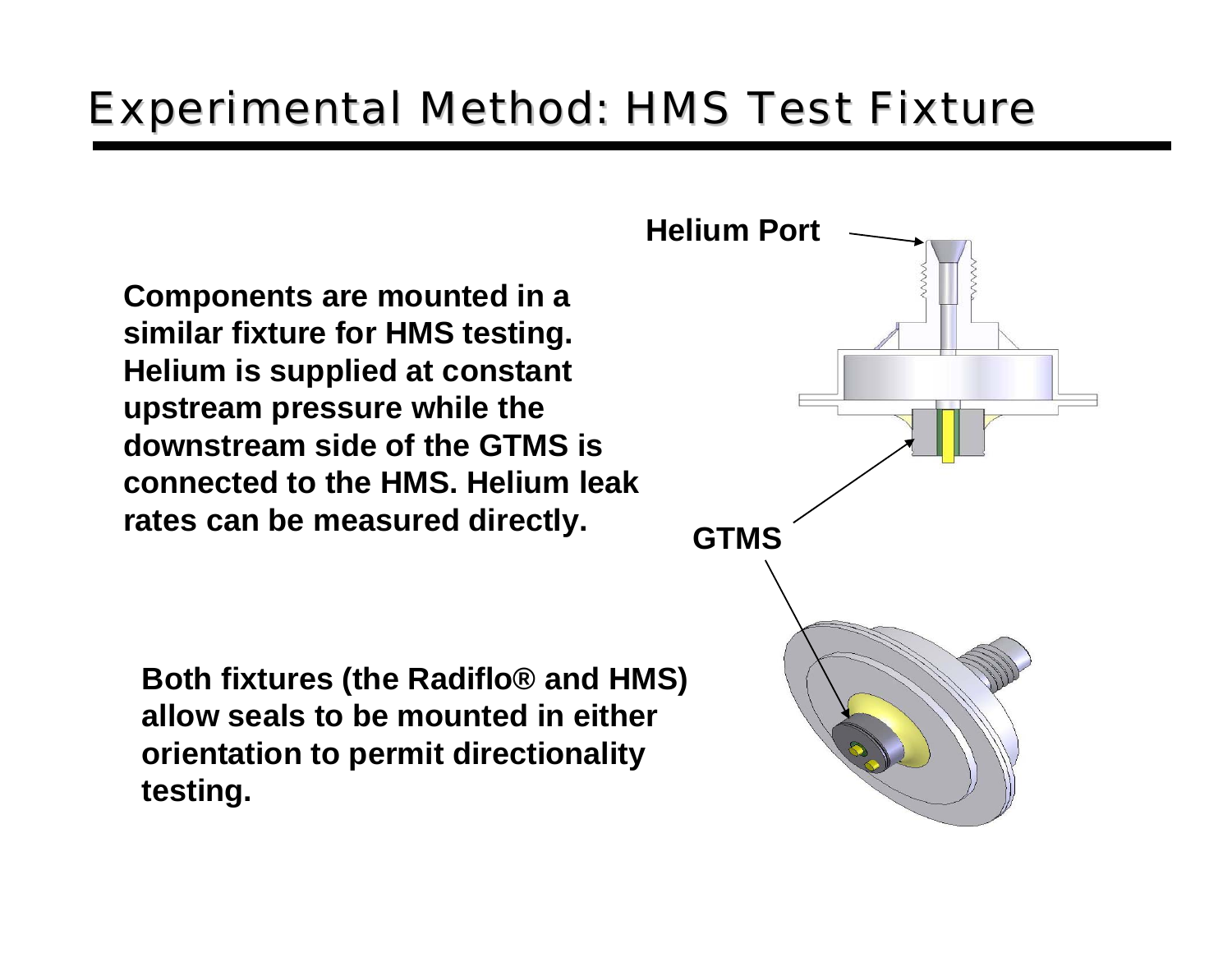## GTMS Images: Part "A"

#### **View From Electrical Pin Side Two Large Radial Cracks and One "Anomaly" are Apparent**



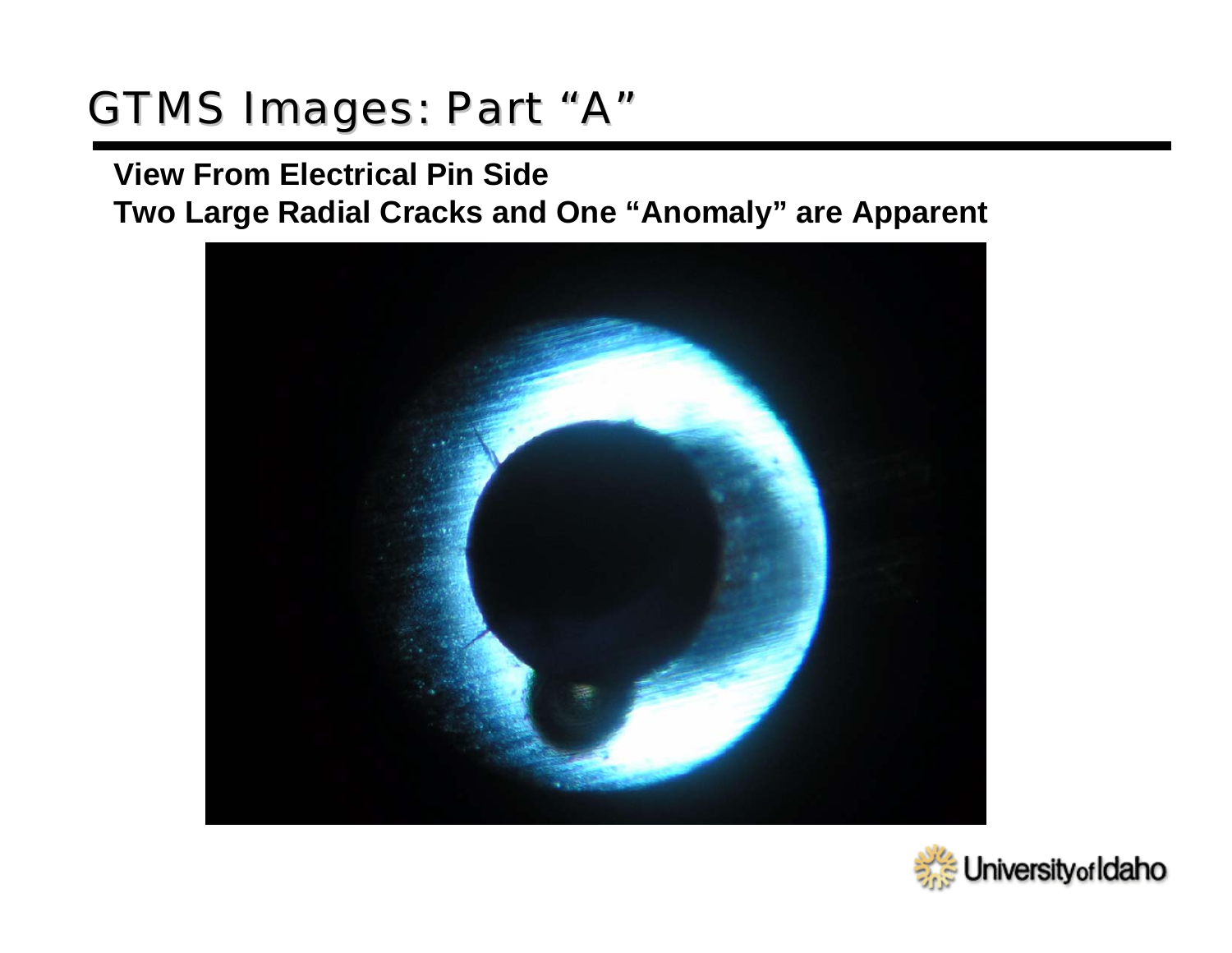### GTMS Images: Part "A"

#### **View From Bridge-Wire Side Note Crack in Glass at 7 O'clock Position**



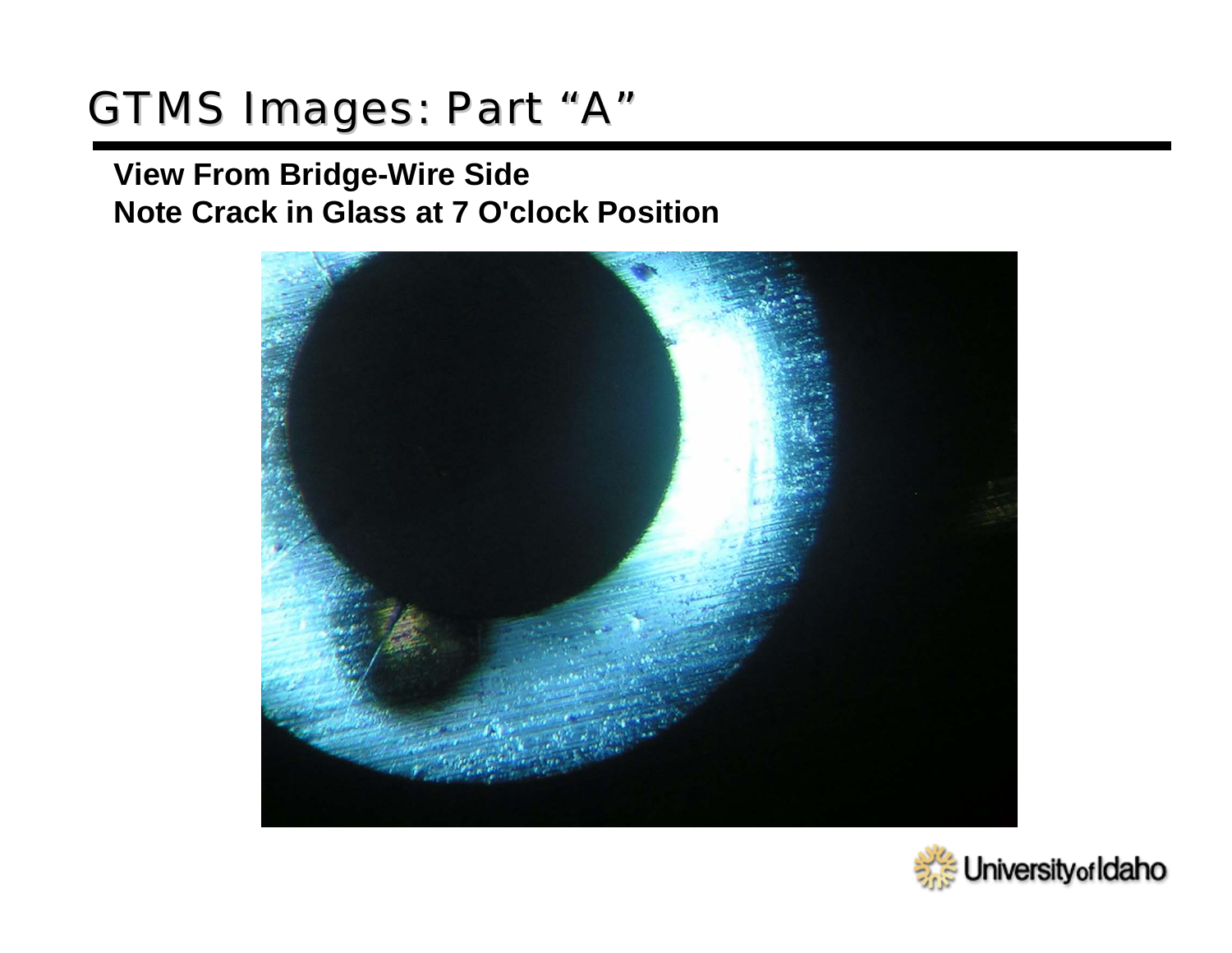#### GTMS Images: Part "A"

#### **View From Electrical Pin Side Note Bubble in Glass at 10 O'clock Position**



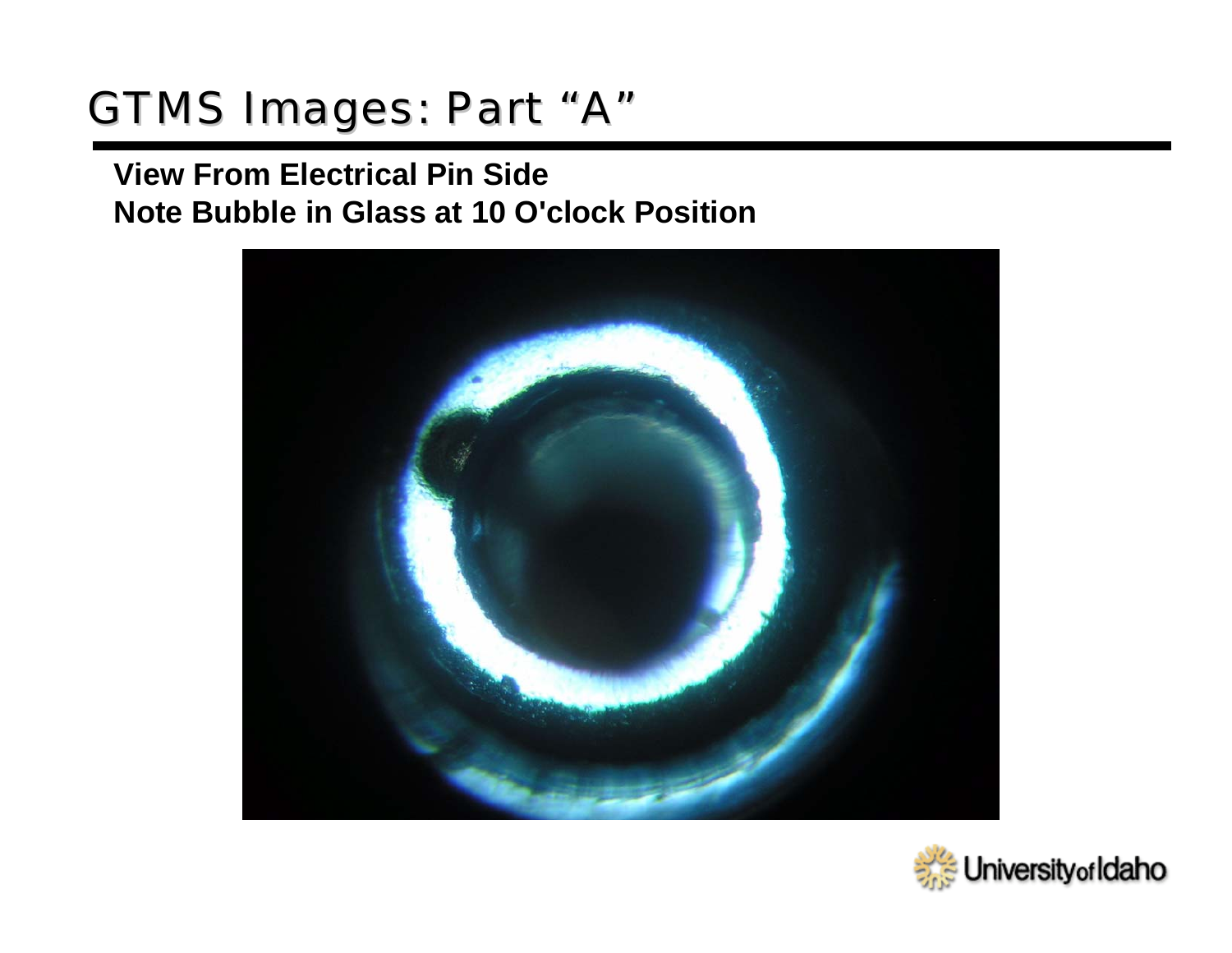# GTMS Images: Part "B"

#### **View From Electrical Pin Side Three Large Radial Cracks are Apparent**



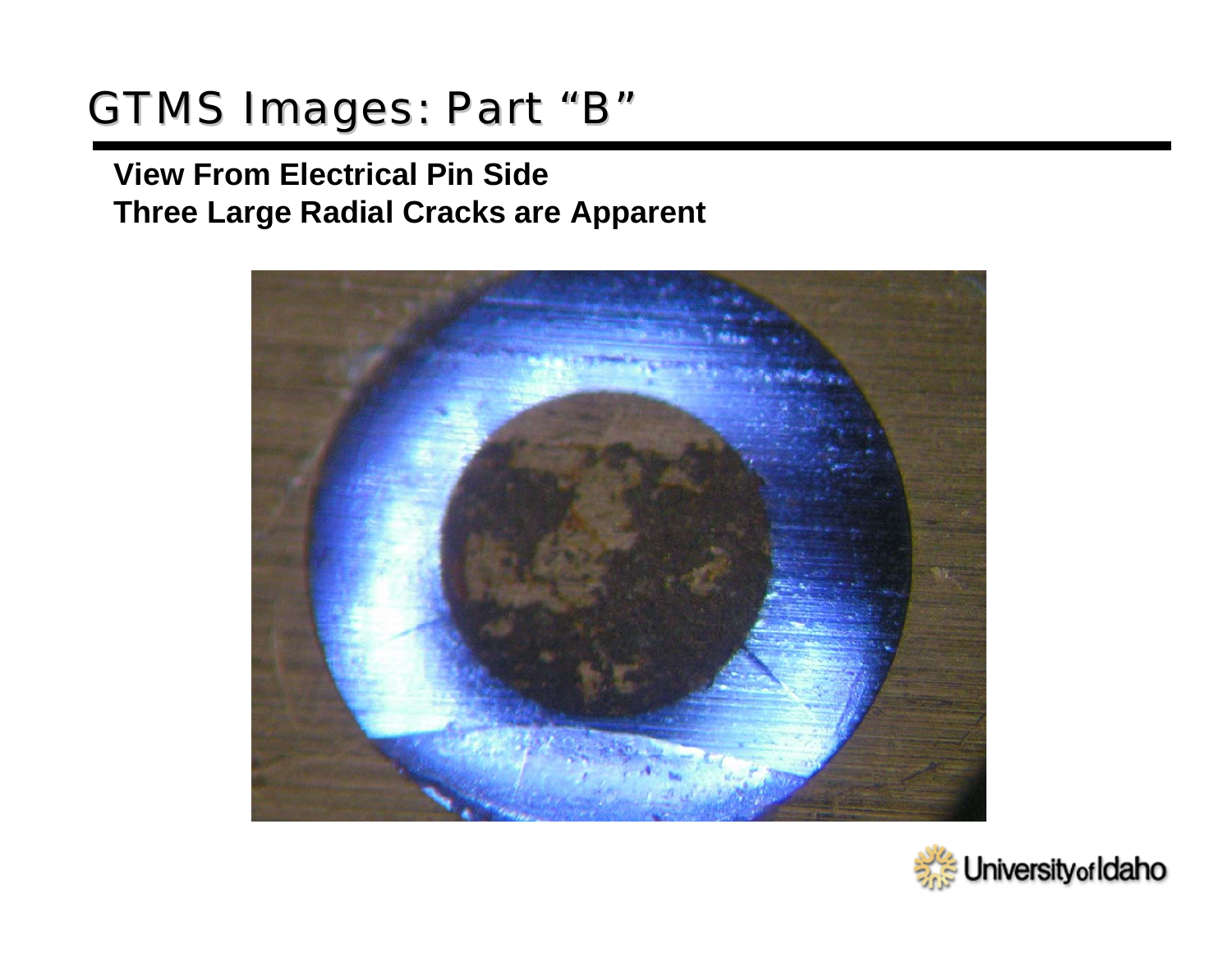#### Helium Leak Rates: GTMS's "A" and "B"

**Leak rates are in the viscous (gross) range.**

**GTMS "A" appears insensitive to upstream pressure**

**GTMS "B" varies in an apparently anomalous manner with pressure**



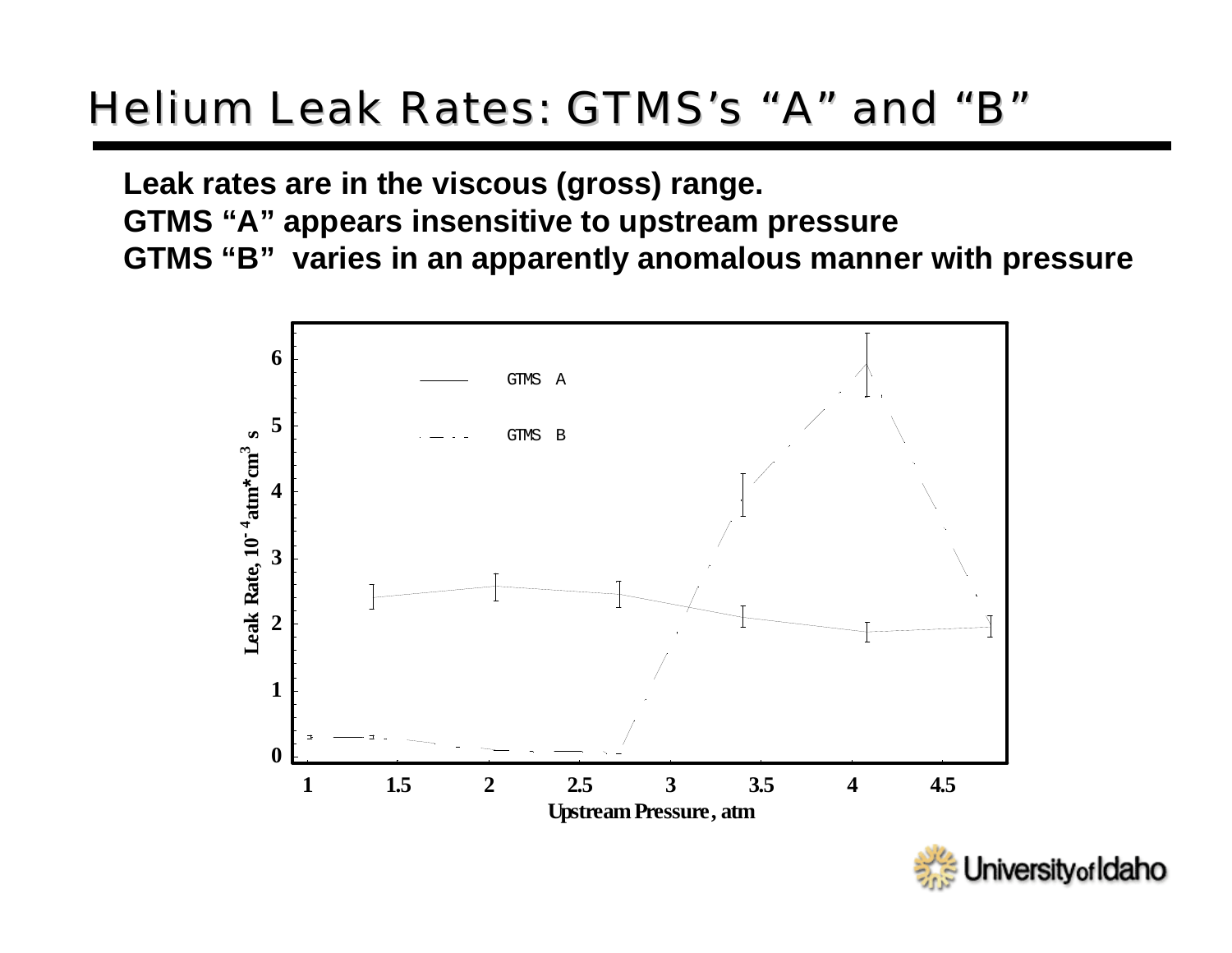## Helium Leak Rate: GTMS "A"

**Leak rate over extended time period Upstream pressure: 3 atmospheres**



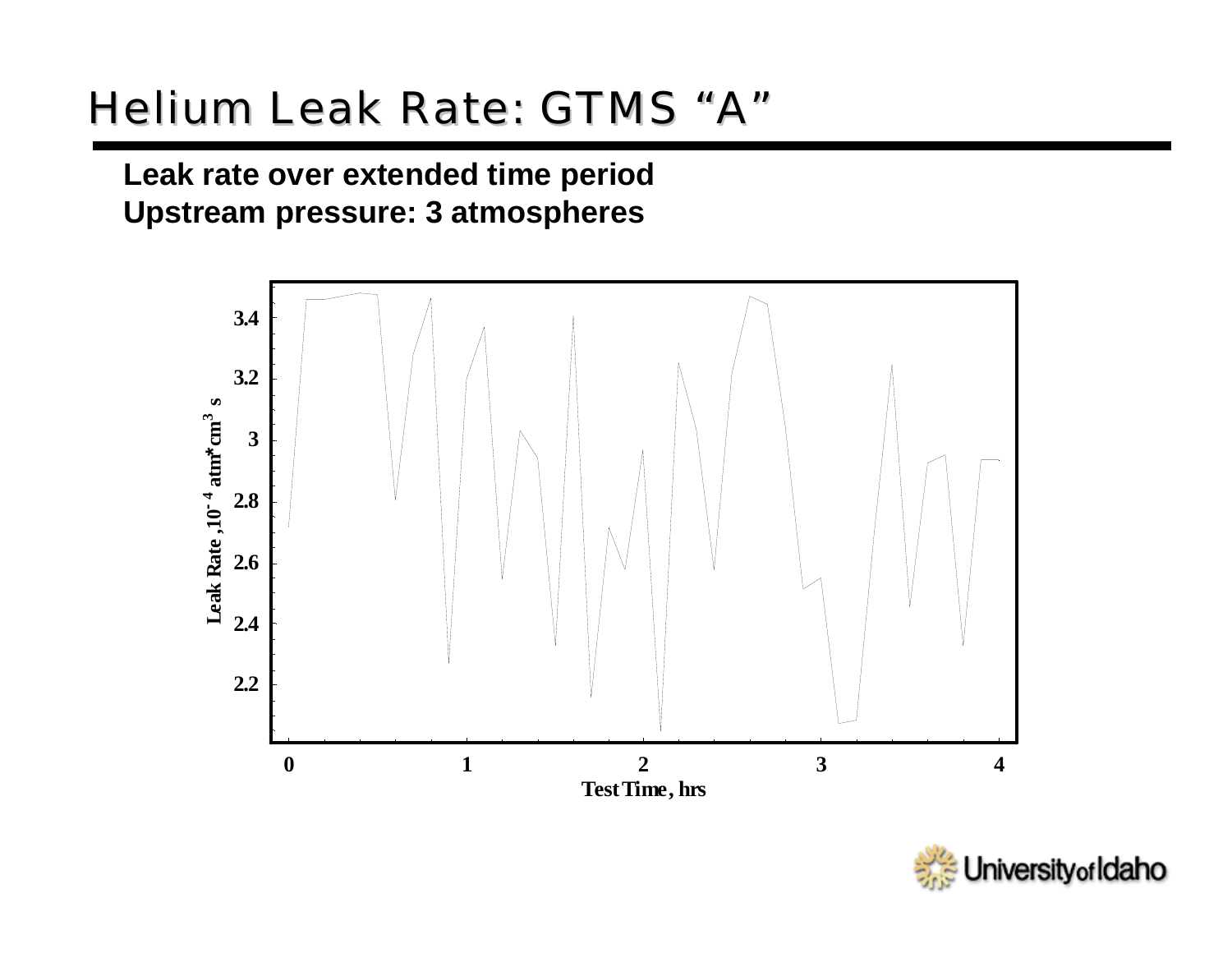## GTMS Images: Part "D"

#### **View From Electrical Pin Side One Radial Crack Visible**



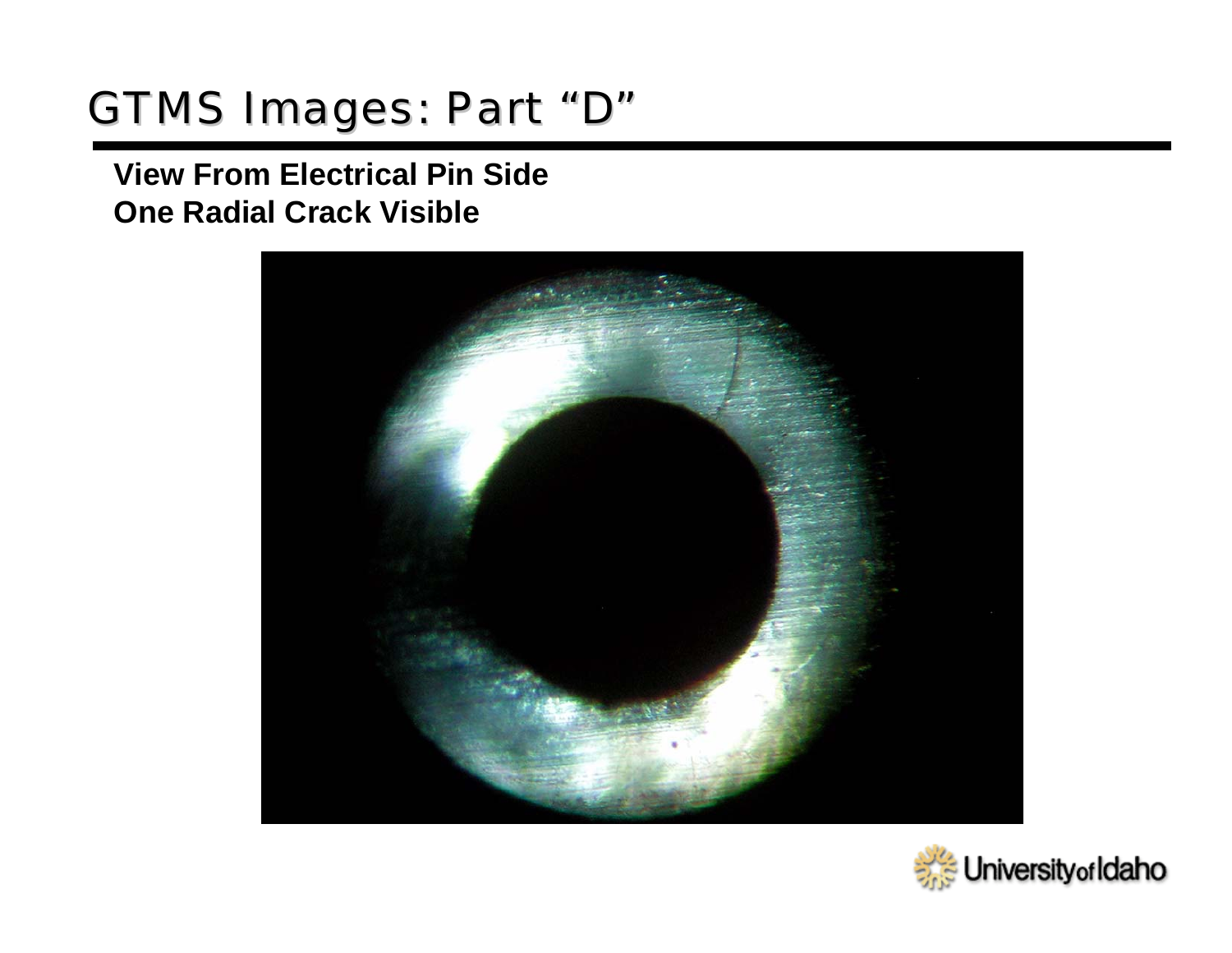# Helium Leak Rate: GTMS "D"

**Leak rate is in the viscous/molecular transition range. GTMS "C" leak rate increases with pressure, as expected GTMS "D" leak rate increases with pressure initially, then is constant**